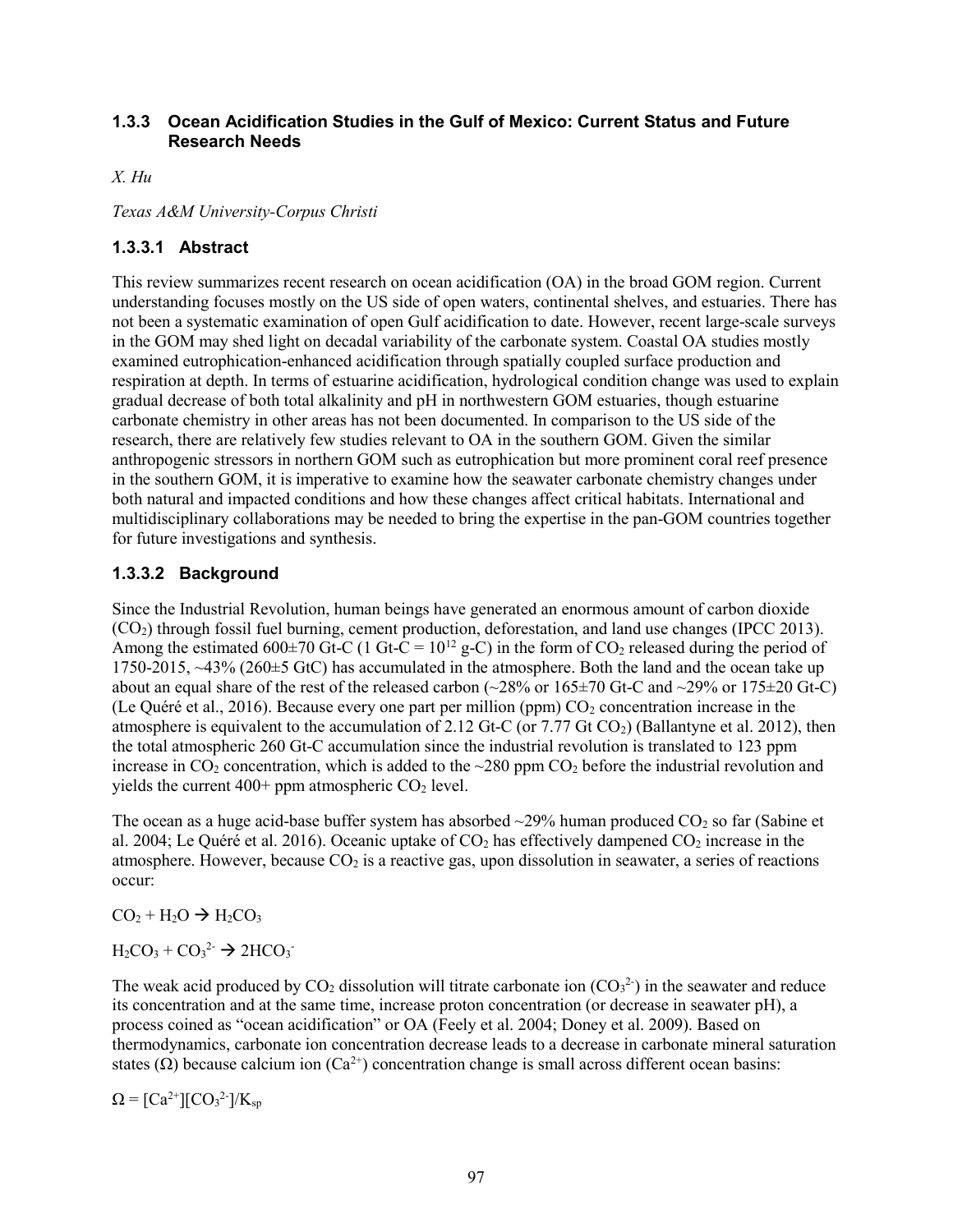Here  $K_{sp}$  is the solubility constant of CaCO<sub>3</sub> mineral. The saturation level  $\Omega$  exerts fundamental control on the ability of calcifying organisms in producing CaCO<sub>3</sub> skeletons (for corals, coralline algae) or hard shells (shellfish) (Waldbusser et al. 2014).

Over the past two decades or so, studies on OA have ranged from characterizing the changes in seawater carbonate chemistry (Feely et al. 2004; Bates et al. 2013; Brewer 2013; Wanninkhof et al. 2015) to investigating biological and biogeochemical consequences of such changes (Kleypas et al. 1999; Orr et al. 2005; Hoegh-Guldberg et al. 2007; Iglesias-Rodríguez et al. 2008; Millero et al. 2009; Andersson and Gledhill 2013; Waldbusser et al. 2014). Nevertheless, numerous studies have examined seawater carbonate chemistry in the open ocean, other marginal seas, and coastal areas, yet there is substantially less information on GOM in peer-reviewed literature.

To review the status of OA studies in the GOM region, geographical zones, including the open GOM, coastal areas, and estuaries, will be separately discussed. Because the majority of available studies relevant to OA are focused on the northern and northwestern GOM, these areas will be reviewed while implications to the southern GOM will be inferred.

# **1.3.3.3 Status of OA Studies in the GOM**

The GOM is a marginal sea. Marginal seas are often separated from the open ocean by geological features (sills or ridges). While the upper water columns above these sills on both sides of these geological features essentially have the same origin(s), deeper water exchanges between a marginal sea and its connected open ocean are always restricted (Liu et al. 2010). Below is a list of major marginal seas in the world:

- GOM connects with the northwestern Caribbean Sea through the Yucatan Sill (2,040 m) (Rivas et al. 2005)
- The Caribbean Sea connects with the North Atlantic Ocean through the Anegada-Jungfern, or AJ passage (1,815 m) (MacCready et al. 1999) and the Windward Passage (1,700 m) (Rivas et al. 2005)
- The South China Sea connects with the West Philippine Sea to the east through the Luzon Strait (2,200 m) and the Sulu Sea to the south through the Mindoro Strait (420 m) (Chen et al. 2006).
- The East/Japan Sea connects with the North Pacific through three shallow straits  $\left(\sim 150 \text{ m} \right)$ . Park et al. 2006)
- The Sea of Okhotsk connects with the North Pacific through two deep straits the Kruzenshterna (1,990 m) and the Bussol (2,300 m; Wakatsuchi and Martin 1991)
- The Mediterranean Sea connects with the North Atlantic through the Gibraltar Strait (600 m; Huertas et al. 2009)

Because of the restricted connection, OA in the marginal seas will both carry the signals of the source waters and have imprints due to disparate biogeochemical processes occurring within themselves.

## **1.3.3.3.1 Open GOM Acidification**

GOM open water surface circulation is influenced by the Loop Current that originates from the Caribbean Sea and passes through the Yucatan Channel as well as the spinoff eddies of the Loop Current (Sturges 1993). A modeling study suggested that the strength of the Loop Current may decline by 20–25% during the twenty-first century, leading to reduced warming in the northern GOM (Liu et al. 2012).

To date, few published studies examined open GOM carbonate chemistry and the only available studies focused on the northern and eastern GOM with the emphasis on the continental shelves (Wang et al. 2013; Wanninkhof et al. 2015). These studies are the outcomes of the only two large-scale coast wide expeditions that covered both the northern GOM coast and the US East Coast (GOMECC-1 and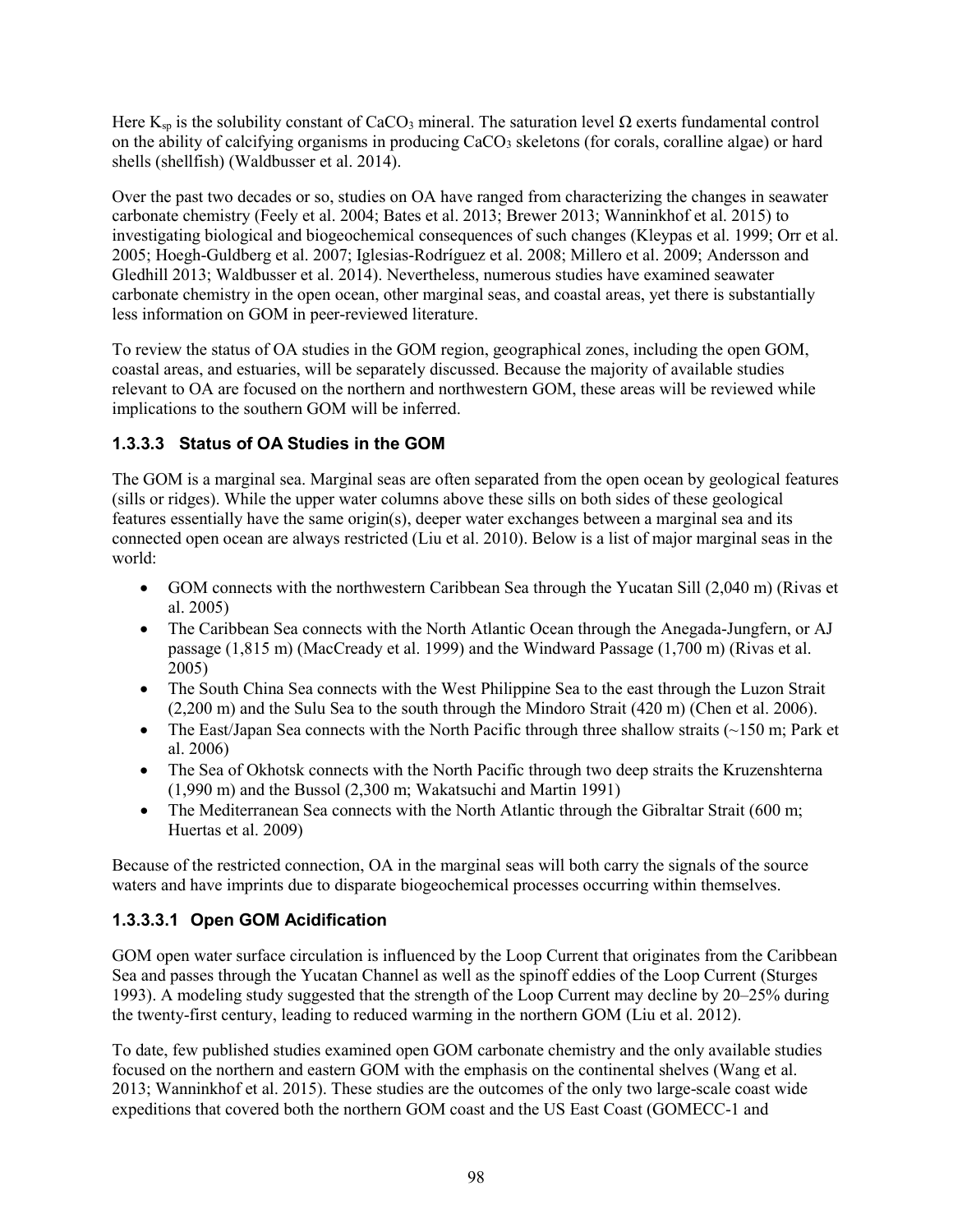GOMECC-2). The third GOMECC cruise took place on 18 July–21 August 2017, and the entire GOM from the shelf waters to the deep basin was examined across 10 transects, including two transects that covered both the Yucatan Channel and the Straits of Florida.

Available data suggest that the open GOM surface waters have relatively high aragonite saturation state (or  $\Omega_{\text{area}}$ ). For example, in July 2007,  $\Omega_{\text{area}}$  was above 3 ( $\Omega = 1$  indicate equilibrium condition) for all three transects that ran perpendicular to the coast (Texas, Louisiana, and West Florida) in the upper 50 m of water across almost the entire northern GOM (Wang et al. 2013). Similarly, based on cruise data collected in July 2012, Wanninkhof et al. (2015) showed that surface (<10 m) waters in the open GOM all have  $\Omega_{\text{arg}}$  at the ~4 level and evaporation-precipitation controlled  $\Omega_{\text{arg}}$  variations.

To the best of the author's knowledge, temporal variability of  $\Omega_{\text{arg}}$  in the open waters of the GOM has not been broadly disseminated in the scientific literature. Although given that much of open GOM can be considered as oligotrophic because of low levels of nutrients (Biggs 1992; Xue et al. 2016), temperature probably plays an important role in regulating  $\Omega_{\text{arag}}$  dynamics across the seasons. The temperature dependence of  $\Omega_{\text{area}}$  may be inferred from the similarly oligotrophic Flower Garden Banks region in the northwestern GOM near the shelf-slope break, where temperature was found to explain 70–80+% of  $\Omega_{\text{area}}$ variation ( $\Omega_{\text{drag}}$  ranged 3.4–4.2) over the period of 2013–2016 (Hu et al. unpublished data; Johnston et al. 2016; Nuttall et al. 2017). Furthermore, because of the oligotrophic nature of surface water in the open GOM with small primary productivity, it is likely that  $\Omega_{\text{arg}}$  will decline following the continuing increase in atmospheric CO2, at a rate similar to those observed in the Greater Caribbean region (Gledhill et al. 2008).

#### **1.3.3.3.2 GOM Coastal Waters**

Compared with the changes in carbonate chemistry in relatively oligotrophic open GOM surface water, coastal waters in the GOM are much more complex because of significant terrestrial influences. The most highly studied region around the GOM coast is the Louisiana shelf, where copious amount of anthropogenic nutrients are delivered into shelf waters via the Atchafalaya-Mississippi River system (MARS) (Turner and Rabalais 1994; Rabalais et al. 2002). In addition, due to changes in agricultural practice (e.g., application of lime in farmland to combat soil acidification) and the overall increase in continental weathering, riverine alkalinity export in this region has been increasing based on a centurylong dataset (Raymond and Cole 2003; Raymond et al. 2008). Combining both increasing alkalinity export and nutrient-enhanced primary production, surface waters of the eutrophic coastal zones may have been experiencing so-called "basification" (Duarte et al. 2013; Nixon et al. 2015), instead of commonly observed acidification in the open ocean. *In situ* coastal water CO<sub>2</sub> partial pressure observations in the northern GOM near the coast of Mississippi also appear to support the basification notion because surface water  $CO<sub>2</sub>$  level shows an apparent decreasing trend over the past decade.

Contrary to the enhanced production-led pH increase in the surface water, subsurface and bottom waters accumulate substantial respiration-produced  $CO<sub>2</sub>$ , and this  $CO<sub>2</sub>$  signal is especially strong when the water column stratification occurs in summer, when surface water becomes less saline (due to river water input) and warmer (due to surface heating). Buildup of  $CO<sub>2</sub>$  accompanies significant reduction of dissolved oxygen level as microbes respire the surface-produced organic matter, and when dissolved oxygen is below 2 mg L<sup>-1</sup> it is termed hypoxic (Rabalais et al. 2001). As a result of aerobic respiration, bottom waters on the northern GOM continental shelf can experience substantial acidification symptoms as represented by reductions in both pH (Figure 31) and  $\Omega_{\text{arag}}$ , and further acidification will occur because of continuing acidification of the open ocean water that supplies this shelf area if the eutrophication condition is not improved (Cai et al. 2011). A recent study suggested that not only water column respiration, but benthic respiration also contributes to bottom water acidification (Hu et al. 2017). In addition, the spatially-coupled pH variation as a result of enhanced nutrient cycling (i.e., pH increase in the surface (nutrient consumption) and decrease in the bottom (nutrient regeneration)) far outweighs that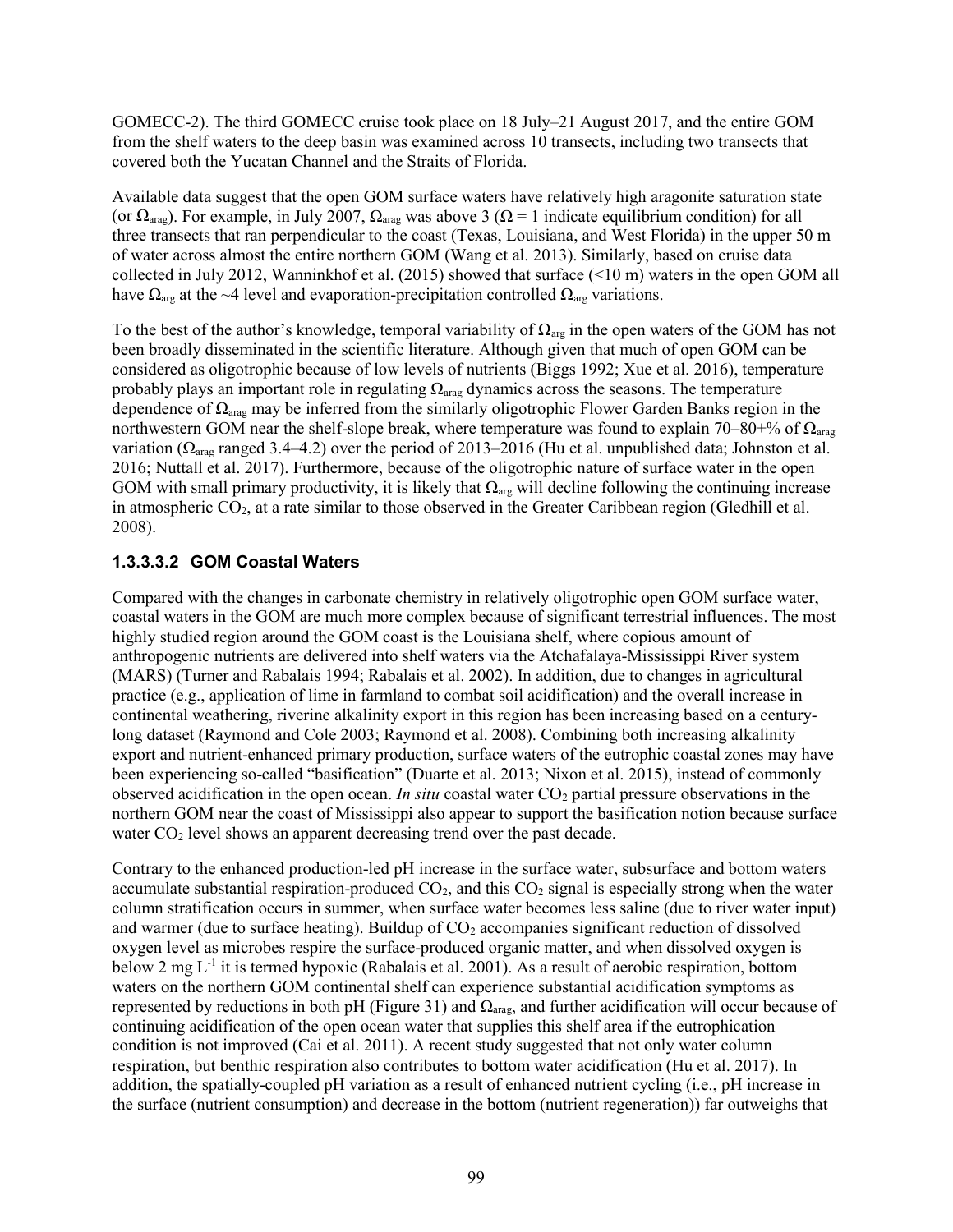caused by either the river chemistry change or temperature change on decade to century time scales (Hu et al. 2017). Furthermore, because of lower solubility of  $CO<sub>2</sub>$  in the warm GOM waters compared with the cooler US West Coast, higher buffer capacity in the GOM to begin with, GOM waters will reach hypercapnic conditions ( $pCO<sub>2</sub>$  partial pressure greater than 1,000 µatm) at oxygen concentration of 170 umol kg<sup>-1</sup> toward the end of this century, and the West Coast will reach hypercapnia when oxygen is 260  $\mu$ mol kg<sup>-1</sup> (Feely et al. 2018).



**Figure 31. A simulation of seawater pH as a function of alkalinity (TA) and total dissolved CO2 (DIC).** 

The green arrow indicates surface water production that follows the Redfield stoichiometry, and the red arrow represents aerobic respiration. This calculation was done using the program CO2SYS (Pierrot et al. 2006) at 20˚C and salinity 35.

The northern GOM is not the only area that experiences bottom water hypoxia in the Gulf. Smaller rivers such as the Brazos River in the northwestern GOM can have disproportionally large discharge during wet seasons that are affected by large scale climate variability (Tolan 2007). Historically, high river discharge events are not uncommon and they have been recorded in the sediment in the adjacent continental shelf (Carlin and Dellapenna 2014). Similar to that in the northern GOM, extensive hypoxia can also occur because of high river discharge in this area (DiMarco et al. 2012). Therefore, bottom water acidification along with the occurrence of hypoxia is expected in this shelf area as well (i.e., northwestern GOM).

In addition to the modern marine-produced organic matter that drives microbial respiration, additional respiration signal using fossil carbon (oil and natural gas) has been noted in both natural settings (Aharon et al. 1992) and after human-caused oil spills (Kessler et al. 2011; Hu et al. 2016). Respiration of these organic compounds will also lead to the production of  $CO<sub>2</sub>$ . However, there has been no actual field study that focuses on this issue anywhere in the world other than computer-based simulations (Boudreau et al.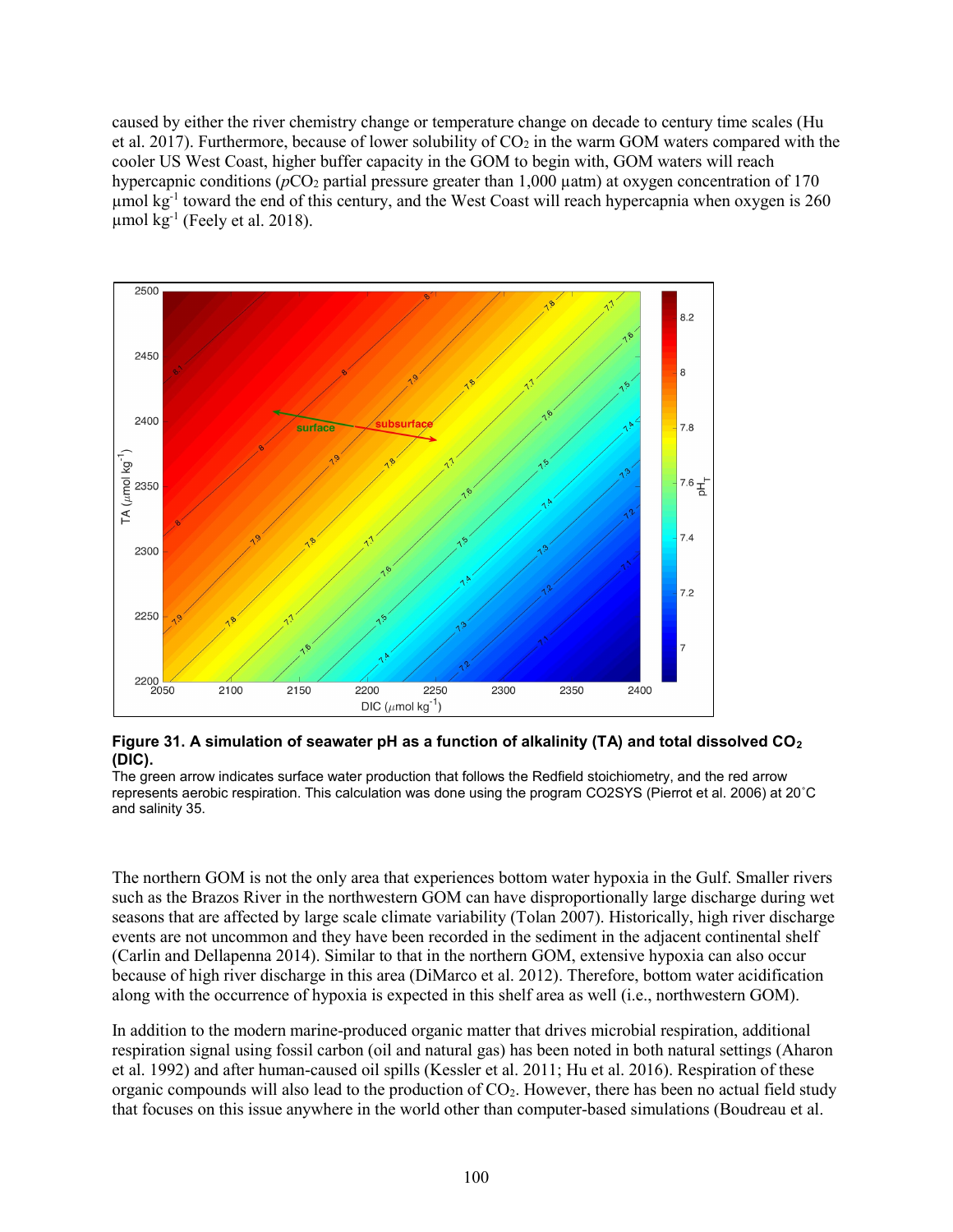2015). Admittedly, CO2 production per unit oxygen consumption from fossil carbon remineralization is lower than that from marine and even terrestrial organic carbon, due to more reduced oxidation state of the former.

#### **1.3.3.3.3 Acidification (or Dealkalization) of Estuaries**

Because river end-members play an important role in controlling carbonate chemistry in an estuarine mixing zone (Salisbury et al. 2008; Hu and Cai 2013), rivers that have lower levels of total alkalinity result in a larger salinity range that have lower  $\Omega_{\text{arag}}$  values. Therefore, estuaries that receive river waters with lower alkalinity levels potentially are subject to larger fluctuations in both pH and  $\Omega_{\text{area}}$ . The large river system in the middle of the northern GOM (MARS) has relatively high alkalinity levels (1,500– 3,000 µmol kg-1; Hu et al. 2017), whereas the next two largest rivers in the United States (Mobile River and Apalachicola River) have only ~900±200 µmol kg<sup>-1</sup> alkalinity (USGS). However, no systematic studies have been done in the northeastern GOM estuaries from the acidification perspective.

In addition to river alkalinity control in the mid- to low-alkalinity river-influenced estuaries, hydrological conditions also need to be considered in studying estuarine carbonate chemistry. Following the reasoning of ocean and coastal acidification, one may expect that both acidified ocean water (as the ocean endmember) and water column respiration may contribute to acidification of estuaries, as previous simulations have shown (Sunda and Cai 2012; Hu and Cai 2013). However, based on a 40-year data record that is maintained by the Texas Commission on Environmental Quality, a recent study found that the majority of estuaries along the coast of northwestern GOM have been experiencing a gradual loss of alkalinity and a decrease in pH values (Hu et al. 2015). The coastwide estuarine alkalinity decline is attributed to the decline in riverine alkalinity export as many rivers in this region carry high levels of alkalinity although the freshwater resources have been under increasing pressure (diversion for agricultural and industrial usage). Relatively long estuarine residence time (Montagna et al. 2013) may also contribute to further alkalinity consumption due to biogeochemical processes that are not entirely clear (author's unpublished data). On the east coast of GOM, Robbins and Lisle (2017) used a 20 plusyear dataset and found that most estuaries in Florida also have experienced slight acidification. The lower than open ocean pH decrease over time was attributed to local processes such as nutrient-enhanced production. Together, these studies represent two of the very few that examine long-term changes in estuarine carbonate chemistry in general.

Finally, although not located entirely within the GOM, the Florida Reef Tract has been experiencing a latitudinal gradient in net community calcification (NCC). Negative NCC indicates net carbonate dissolution, and positive NCC suggests net carbonate precipitation or calcification. For the Florida Reef Tract, NCC is negative throughout an annual cycle in reefs near the mainland in the north and increases toward the south (Muehllehner et al. 2016). The roles of acidification and direct human influence are not yet clearly understood.

## **1.3.3.4 Unanswered Questions**

Based on the review of previous studies, the following questions are raised about the larger expanse of the GOM.

## **1.3.3.4.1 Open GOM**

Clearly, a knowledge gap exists in the open GOM regarding the rate of acidification: What are the intrabasin differences in the rates of acidification between eastern and western GOM, and in the context of possible reduction in the Loop Current, what would be the long-term trend?

Even though the GOMECC cruises (GOMECC-1, GOMECC-2, and GOMECC-3) provide snapshots of the water column carbonate chemistry from both the coastal region to the open GOM up to 3,000 m water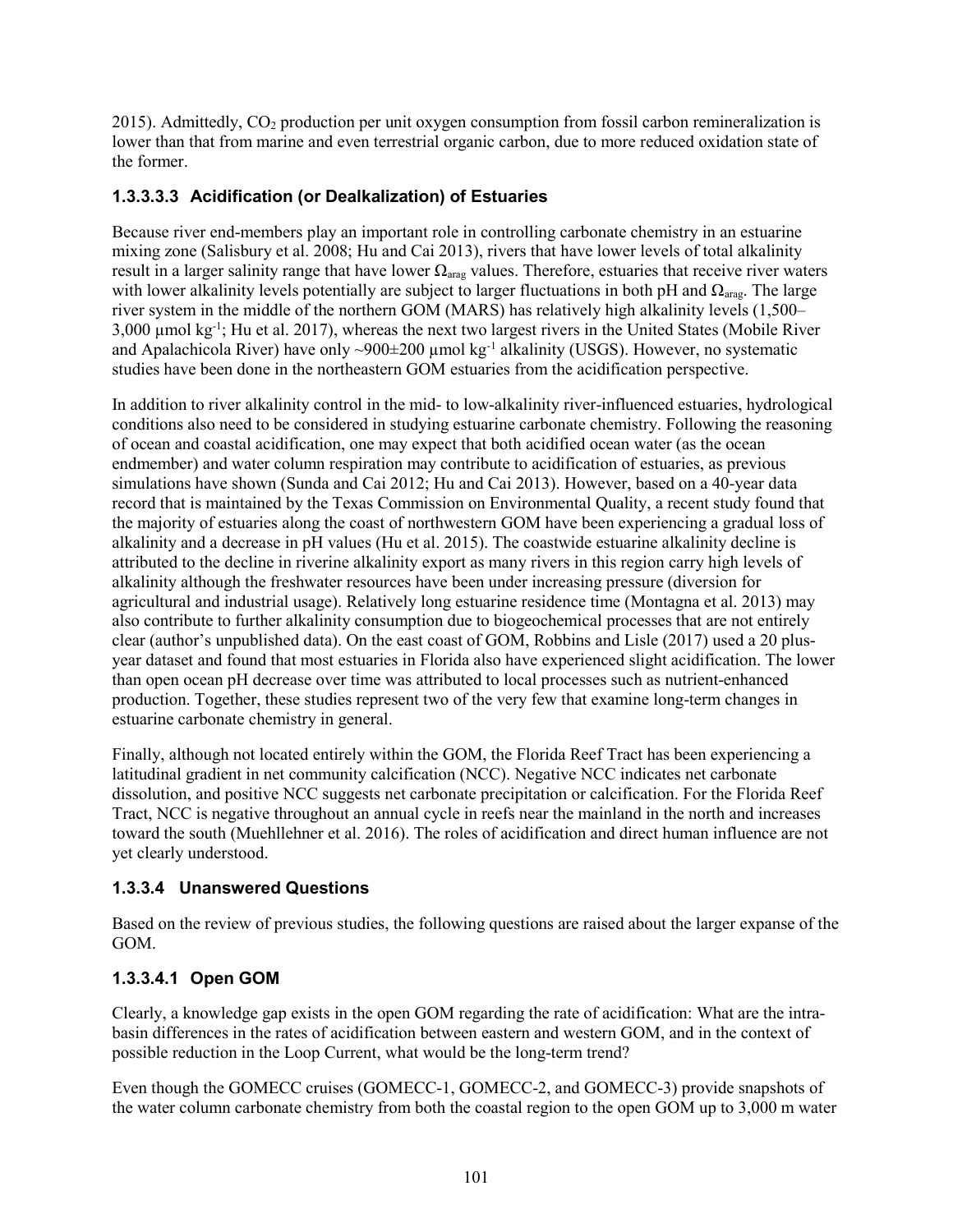depth, these studies were not specifically designed to examine the open GOM because their focus is to investigate carbon exchange between the shelf and the pelagic ocean. To understand the trend and variability of carbonate chemistry changes throughout the water column, long-term efforts such as setting up time-series stations similar to those in other marginal seas, for example the CARIACO ocean timeseries in the Caribbean Sea (Astor et al. 2005) and SouthEast Asian Time Series (SEATS) (Chou et al. 2007), will be needed.

As the only deep water channel that connects the GOM and the Caribbean Sea, which supplies both upper water column and the deep basin waters, the Yucatan Sill (2,040 m) should have a time series station for the examination of both inflowing surface and basin water and subsurface return flow back to the Caribbean Sea (Sturges 2005). In addition, two locations that are in the eastern and western GOM deep basins would also be useful for monitoring long-term changes (Figure 32).



#### **Figure 32. Bathymetry of the GOM.**

Blue stars indicate the approximate locations of the proposed time-series stations.

These stations can offer answers to questions not only regarding acidification in GOM, from source water (Caribbean) to the deep basin, but biogeochemical cycle questions associated with climate variability in this important marginal sea. For example, How might the possible future changes in the strength of the Loop Current alter biogeochemical cycles? What are the roles of episodic events (e.g., hurricanes, warm rings originated from the Loop Current) on the biogeochemical processes in the upper water column?

A research topic relevant to OA is the study of anthropogenic  $CO<sub>2</sub>$  accumulation in the water column of various ocean basins (Peng et al. 1998; McNeil et al. 2003; Sabine et al. 2004; Sabine and Tanhua 2010; Wanninkhof et al. 2010). Compared to the open ocean, understanding of anthropogenic  $CO<sub>2</sub>$  storage in marginal seas is still relatively lacking ( Park et al. 2006; Park et al. 2008; Watanabe et al. 2013; Ingrosso et al. 2017). However, the benefit of studying changes in the marginal seas, especially the semi-isolated deep basin, is that the shallow sills around the basin rim can largely "filter" out short-term variabilities in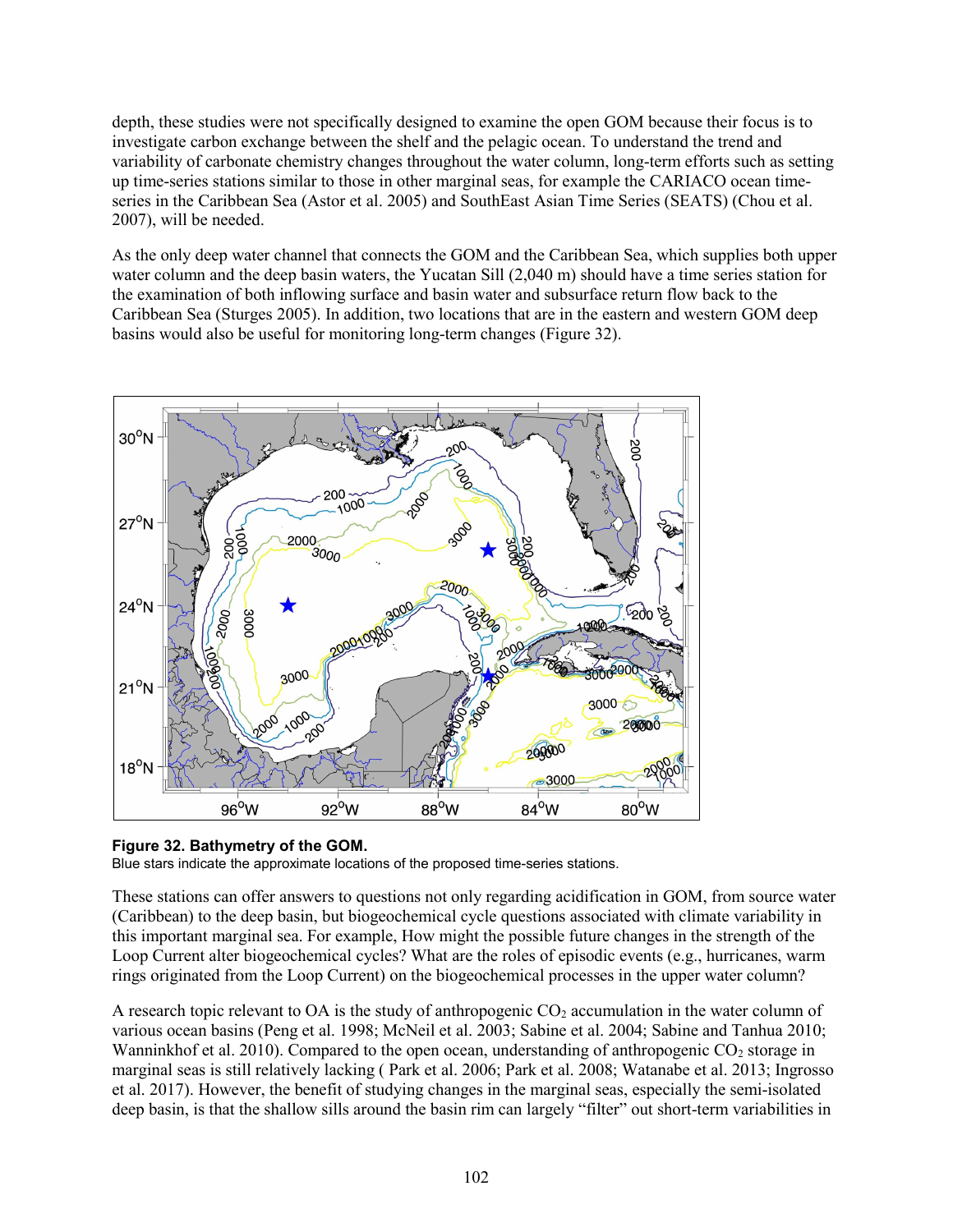the incoming waters (Joyce et al. 1999) that are often encountered in the open ocean. Therefore, longterm study of deep basins such as the GOM deep waters is beneficial from both the oceanographic and climatic perspectives.

## **1.3.3.4.2 Acidification in the Southern GOM: Nutrient and Petroleum Impact?**

Although perhaps not as serious as in the northern GOM, coastal eutrophication due to nutrients delivered by Mexican rivers has been noted in the literature (Ulloa et al. 2017). As a result, harmful algal blooms have been observed along the Mexican coast of the GOM Large Marine Ecosystem, and the main nutrient sources are Coatzacoalcos River in the southwestern Bay of Campeche and the Grijalva-Usumacinta Rivers in the southwestern Bay of Campeche (Ulloa et al. 2017). It is currently unclear whether coastal eutrophication is associated with any type of acidification effect in this region. Therefore, a question arises: Does eutrophication induce hypoxia in the southwestern GOM shelf, which subsequently leads to coastal bottom water acidification?

The significance of studying coastal OA-related issues is that the southwestern GOM coast hosts a "reef corridor" (Ortiz-Lozano et al. 2013), where reef systems are already severely threatened by anthropogenic activities, including nutrient pollution and sediment loading. Even though the shallow and warm GOM waters are supposed to have relatively high pH and  $\Omega_{\text{area}}$ , hence acidification alone may not lead to unfavorable conditions. However, in combination with other stressors (low oxygen, high nutrients, and high turbidity), these multistressor effects could be amplified and cause detrimental effects to the calcifiers (DeCarlo et al. 2015).

Finally, given the large oil and gas reserves in the southern GOM shelf region (Tampico-Misantla and Saline-Comacalco basins and the Villahermosa Uplift etc.; Paull et al. 2005), the impact of natural oil and gas release on the water column carbonate chemistry remains an open question. Studying fossil carbon remineralization induced acidification is important given that the rising ocean temperature could both destabilize the uppermost gas hydrate (Lapham et al. 2010; Phrampus and Hornbach 2012) and enhance the rate of microbial respiration (Burdige 2011).

# **1.3.3.4.3 Estuarine Acidification**

Estuaries along the southern GOM coast have a wide range of hydrological conditions, from semiarid Laguna Madre (Mexico side) in the north that is a de facto negative estuary, to intermediate systems such as Laguna Tamiahua and Laguna La Mancha, and then to river-influenced systems including Laguna de Términos. Even though not strictly river-fed estuaries (Moore 1999), along the coast of Yucatan Peninsula, distinct karst systems are present and produce significant coastal subterranean groundwater discharge (SGD; Yáñez-Arancibia et al. 2013). It is probably safe to say that the narrower longitudinal band of the Mexican GOM coast encompasses the same variety of estuarine and coastal systems as exist from Texas to Florida on the US side.

To date, understanding of the Mexican coastal ecosystem and its biogeochemistry is still constrained by the lack of data in general (Camacho-Ibar and Rivera-Monroy 2014), at least in the public domain. Therefore, initiation of environmental monitoring and making available data accessible are essential for the community to begin understanding the "baseline" conditions of these disparate systems*.* Meanwhile, characterization of carbonate chemistry in the major rivers that feed the various river-dominated estuaries as well as understanding of the metabolic processes (cf. Figure 31) in these riverine estuaries will prove useful for understanding the temporal and spatial variability of carbonate system parameters along the salinity gradient. Information gathered through such research efforts can be utilized by natural resource managers and policy makers in regulating and reducing the human impacts on these environments.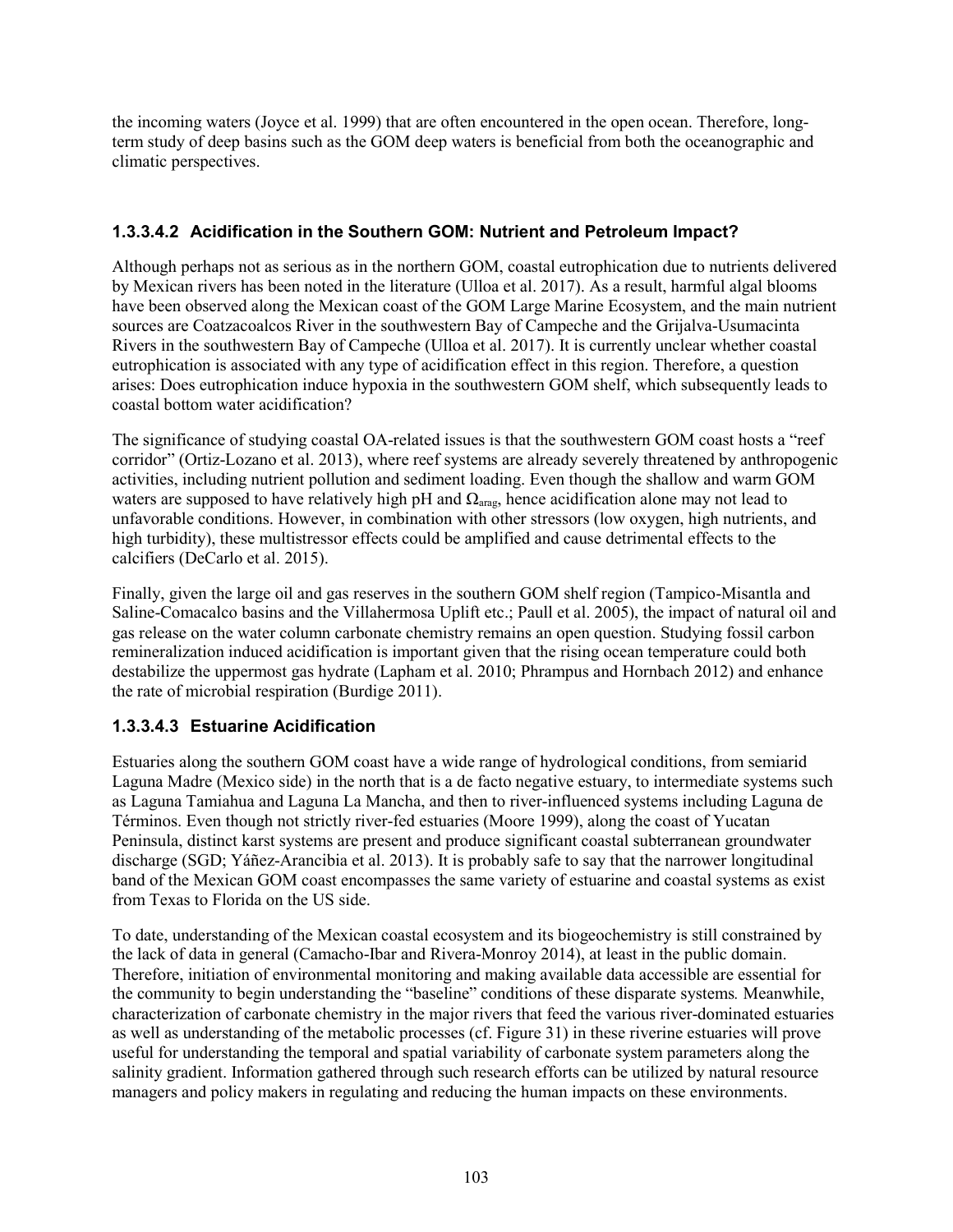Tidal-driven SGD is shown to affect carbonate chemistry in coral- reef-dominated environments because groundwater typically has much higher  $CO<sub>2</sub>$  partial pressure and lower pH than the receiving coastal water due to accumulation of respirational products (Santos et al. 2011; Cyronak et al. 2014; Wang et al. 2014). This type of acidification remains poorly quantified globally. Given that the total SGD could be on par with the total river flux (Moore et al. 2008) and climate variability also controls the SGD dynamics (Gonneea et al. 2013), evaluation of the acidification effect of SGD in the ecologically sensitive coral reef regions is needed. Studies that integrate net community production and net community calcification will be useful to assess the overall health of the corals reefs along the coastline (Andersson and Gledhill 2013).

#### **1.3.3.5 Summary**

Compared with that in the open ocean and temperate/subpolar North American coastal regions, OA study in the GOM is still in its early stages with geographical locations currently limited to the northern GOM shelf waters and coastal estuaries in northwestern GOM. There is a knowledge gap in our understanding of how the open GOM responds to atmospheric  $CO<sub>2</sub>$  increase, the state of coastal and estuarine carbonate chemistry in the southern GOM, and the acidification effect of SGD along the Yucatan Peninsula.

Understanding these various environments is useful for assessing variability in and limits on living conditions for the numerous calcifying organisms that are both ecologically and economically important. It must be acknowledged that acidification is not isolated from other anthropogenic stressors such as eutrophication/hypoxia and climate-induced changes in nature, including enhanced respiration of marine and seabed-released fossil carbon. Therefore, an integration of expertise from multiple disciplines is needed to investigate OA in the broader expanse of the GOM. International collaborations which focus on the open GOM and assessing the ecological impact of OA on coastal and estuarine organisms will help to push the research forward in this important marginal sea, so that it can better serve the countries around it in a sustainable fashion.

#### **1.3.3.6 Acknowledgements**

XH acknowledges support from NOAA's NOS National Center for Coastal Ocean Science (Contract# NA15NOS4780185) and NSF Chemical Oceanography Program (OCE# 1654232), and C.J. Staryk for editorial assistance.

#### **1.3.3.7 References**

- Aharon P, Graber ER, Roberts HH. 1992. Dissolved carbon and  $\delta^{13}C$  anomalies in the water column caused by hydrocarbon seeps on the northwestern Gulf of Mexico slope. Geo-Marine Letters. 12: 33– 40.
- Andersson AJ, Gledhill D. 2013. Ocean acidification and coral reefs: effects on breakdown, dissolution, and net ecosystem calcification. Annual Review of Marine Science. 5: 321–348.
- Astor YM, Scranton MI, Muller-Karger F, Bohrer R, García J. 2005. fCO<sub>2</sub> variability at the CARIACO tropical coastal upwelling time series station. Marine Chemistry. 97: 245–261.
- Ballantyne AP, Alden CB, Miller JB, Tans PP, White JWC. 2012. Increase in observed net carbon dioxide uptake by land and oceans during the past 50 years. Nature. 488: 70–72.
- Bates NR, Astor MY, Church MJ, Currie K, Dore JE, González-Dávila M, Lorenzoni L, Muller-Karger F, Olafsson J, Santana-Casiano JM. 2013. A time-series view of changing surface ocean chemistry due to ocean uptake of anthropogenic  $CO_2$  and ocean acidification. Oceanography. 27: 126–141.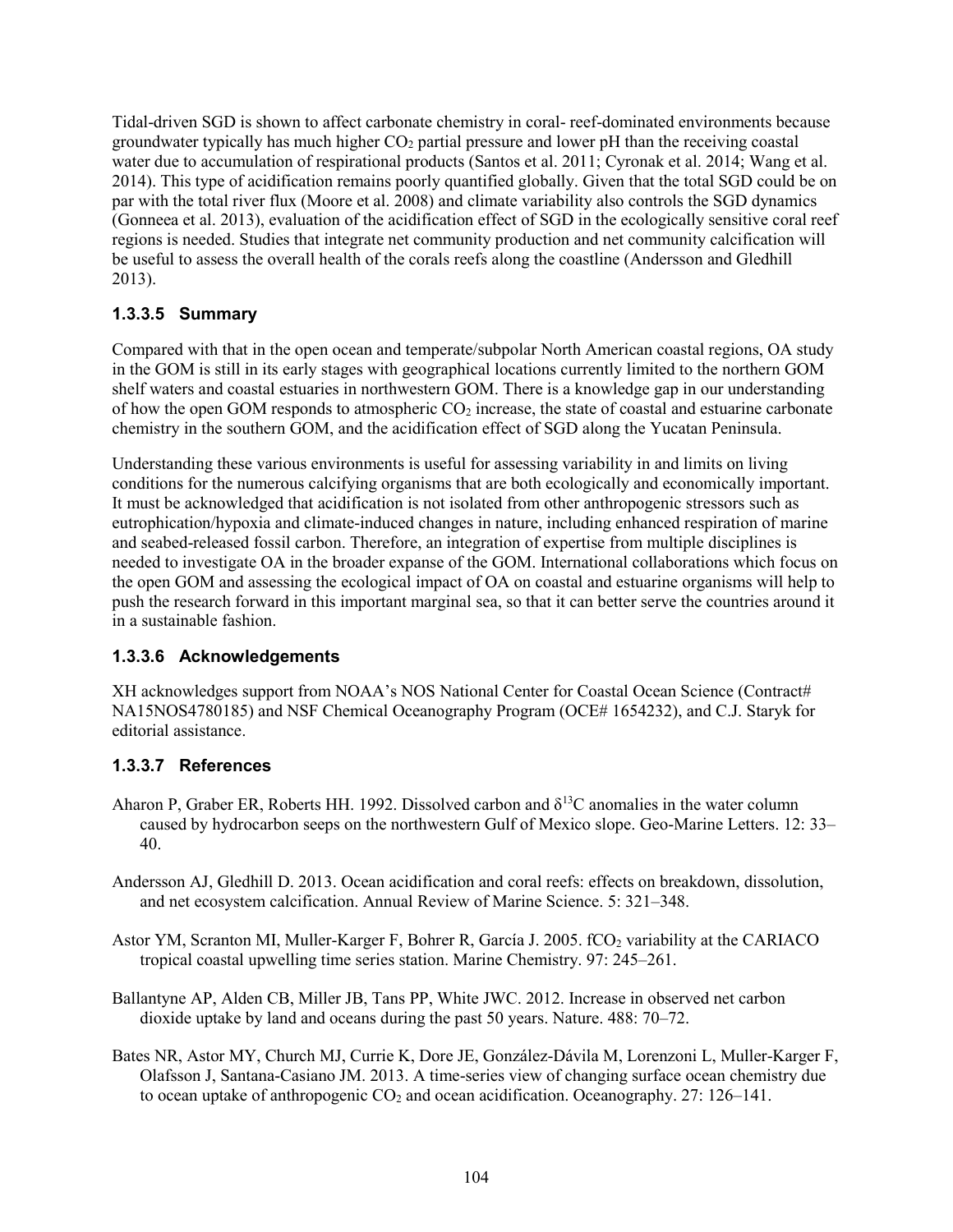- Biggs DC. 1992. Nutrients, plankton, and productivity in a warm-core ring in the western Gulf of Mexico. Journal Geophysical Research. 97: 2143–2154.
- Boudreau BP, Luo Y, Meysman FJR, Middelburg JJ, Dickens GR. 2015. Gas hydrate dissociation prolongs acidification of the Anthropocene oceans. Geophysical Research Letters. 42: 9337–9344.
- Brewer PG. 2013. A short history of ocean acidification science in the 20th century: a chemist's view. Biogeosciences. 10: 7411–7422.
- Burdige DJ. 2011. Temperature dependence of organic matter remineralization in deeply-buried marine sediments. Earth Planetary Science Letters. 311: 396–410.
- Cai WJ, Hu X, Huan WJ, Murrell MC, Lehrter JC, Lohrenz SE, Chou WC, Zhai W, Hollibaugh JT, Wang Y, et al. 2011. Acidification of subsurface coastal waters enhanced by eutrophication. Nature Geoscience. 4: 766–770.
- Camacho-Ibar VF, Rivera-Monroy VH. 2014. Coastal lagoons and estuaries in Mexico: processes and vulnerability. Estuaries and Coasts. 37: 1313–1318.
- Carlin JA, Dellapenna TM. 2014. Event-driven deltaic sedimentation on a low-gradient, low-energy shelf: the Brazos River subaqueous delta, northwestern Gulf of Mexico. Marine Geology. 353: 21–30.
- Chen C-TA, Wang S-L, Chou W-C, Sheu DD. 2006. Carbonate chemistry and projected future changes in pH and CaCO<sub>3</sub> saturation state of the South China Sea. Marine Chemistry. 101: 277–305.
- Chou WC, Sheu DD, Lee BS, Tseng CM, Chen CTA, Wang SL, Wong GTF. 2007. Depth distributions of alkalinity,  $TCO_2$  and  $\delta^{13}$ C-TCO<sub>2</sub> at SEATS time-series site in the northern South China Sea. Deep-Sea Research Part II. 54: 1469–1485.
- Cyronak T, Santos IR, Erler DV, Maher DT, Eyre BD. 2014. Drivers of pCO<sub>2</sub> variability in two contrasting coral reef lagoons: The influence of submarine groundwater discharge. Global Biogeochemistry Cycles. 28(4): 398-414.
- DeCarlo TM, Cohen AL, Barkley HC, Cobban Q, Young C, Shamberger KE, Brainard RE, Golbuu Y. 2015. Coral macrobioerosion is accelerated by ocean acidification and nutrients. Geology. 43(1): 7– 10.
- DiMarco S, Strauss J, May N, Mullins-Perry RL, Grossman EL, Shormann D. 2012. Texas coastal hypoxia linked to Brazos River discharge as revealed by oxygen isotopes. Aquatic Geochemistry. 18: 159–181.
- Doney SC, Fabry VJ. Feely RA, Kleypas JA. 2009. Ocean acidification: the other CO<sub>2</sub> problem. Annual Review of Marine Science. 1: 169–192.
- Duarte CM, Hendriks IE, Moore TS, Olsen YS, Steckbauer A, Ramajo L, Carstensen J, Trotter JA, McCulloch. 2013. Is ocean acidification an open-ocean syndrome? Understanding anthropogenic impacts on seawater pH. Estuaries and Coasts. 36: 221–236.
- Feely, R. A., R. R. Okazaki, W.-J. Cai, N. Bednaršek, S. R. Alin, R. H. Byrne, and A. Fassbender. 2018. The combined effects of acidification and hypoxia on pH and aragonite saturation in the coastal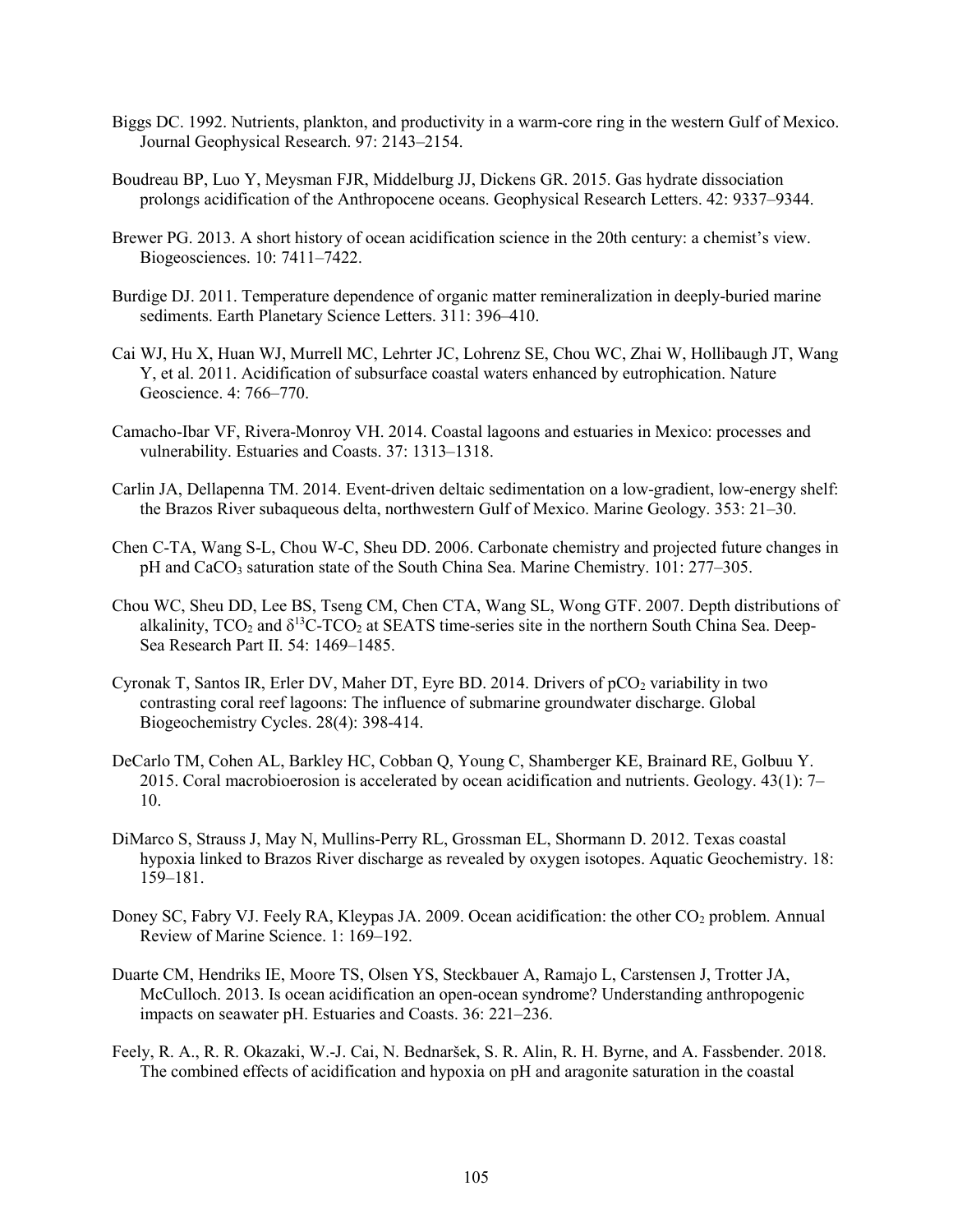waters of the California current ecosystem and the northern Gulf of Mexico. Continental Shelf Research. 152: 50–60.

- Feely RA, Sabine CL, Lee K, Berelson W, Kleypas J, Fabry VJ, Millero FJ. 2004. Impact of anthropogenic  $CO_2$  on the CaCO<sub>3</sub> system in the oceans. Science. 305: 362–366.
- Gledhill DK, Wanninkhof R, Millero FJ, Eakin M. 2008. Ocean acidification of the Greater Caribbean Region 1996-2006. Journal of Geophysical Research. 113(C10): C10031.
- Gonneea ME, Mulligan AE, Charette MA. 2013. Climate-driven sea level anomalies modulate coastal groundwater dynamics and discharge. Geophysical Research Letters. 40: 2701–2706.
- Hoegh-Guldberg O, Mumby PH, Hooten AJ, Steneck RS, Freenfield P, Gomez E, Harvell CD, Sale PF, Edwards AJ, Caldeira K, et al. 2007. Coral reefs under rapid climate change and ocean acidification. Science. 318(5857): 1737-1742.
- Hu X, Beseres Pollack J, McCutcheon MR, Montagna PA, Ouyang Z. 2015. Long-term alkalinity decrease and acidification of estuaries in northwestern Gulf of Mexico. Environmental Science and Technology. 49: 3401–3409.
- Hu X, Cai W-J. 2013. Estuarine acidification and minimum buffer zone—a conceptual study. Geophysical Research Letters. 40: 5176–5181.
- Hu X, Cai W-J, Rabalais NN, Xue J. 2016. Coupled oxygen and dissolved inorganic carbon dynamics in coastal ocean and its use as a potential indicator for detecting water column oil degradation. Deep-Sea Research Part II. 129: 311–318.
- Hu X, Li Q, Huan W-J, Chen B, Cai W-J, Rabalais NN, Turner RE. In Press (2017). Effects of eutrophication and benthic respiration on water column carbonate chemistry in a traditional hypoxic zone in the Northern Gulf of Mexico. Marine Chemistry.
- Huertas IE, Ríos AF, García-Lafuente J, Makaoui A, Rodríguez-Gálvez S, Sánchez-Román A, Orbi A, Ruíz J, Pérez FF. 2009. Anthropogenic and natural  $CO<sub>2</sub>$  exchange through the Strait of Gibraltar. Biogeosciences. 6: 647–662.
- Iglesias-Rodríguez MD, Halloran PR, Rickaby REM, Hall IR, Colmenero-Hidalgo E, Gittins JR, Green DRH, Tyrrell T, Gibbs SJ, von Dassow P, et al. 2008. Phytoplankton calcification in a high- $CO<sub>2</sub>$ world. Science. 320: 336–340.
- Ingrosso G, Bensi M, Cardin V, Giani M. 2017. Anthropogenic  $CO<sub>2</sub>$  in a dense water formation area of the Mediterranean Sea. Deep-Sea Research Part I. 123: 118–128.
- IPCC. 2013. Climate Change 2013: the physical science basis. contribution of Working Group I to the Fifth Assessment Report of the Intergovernmental Panel on Climate Change. Cambridge (UK) and New York (NY): Cambridge University Press.
- Johnston MA, Eckert RJ, Sterne TK, Nuttall MF, Hu X, Embesi JA, Hickerson EL, Schmahl GP. 2016. Long-term Monitoring at East and West Flower Garden Banks: 2015 annual report. US Marine Sanctuaries Conservation Series ONMS-16-02. Galveston (TX): National Oceanic and Atmospheric Administration, Flower Garden Banks National Marine Sanctuary, US Department of Commerce.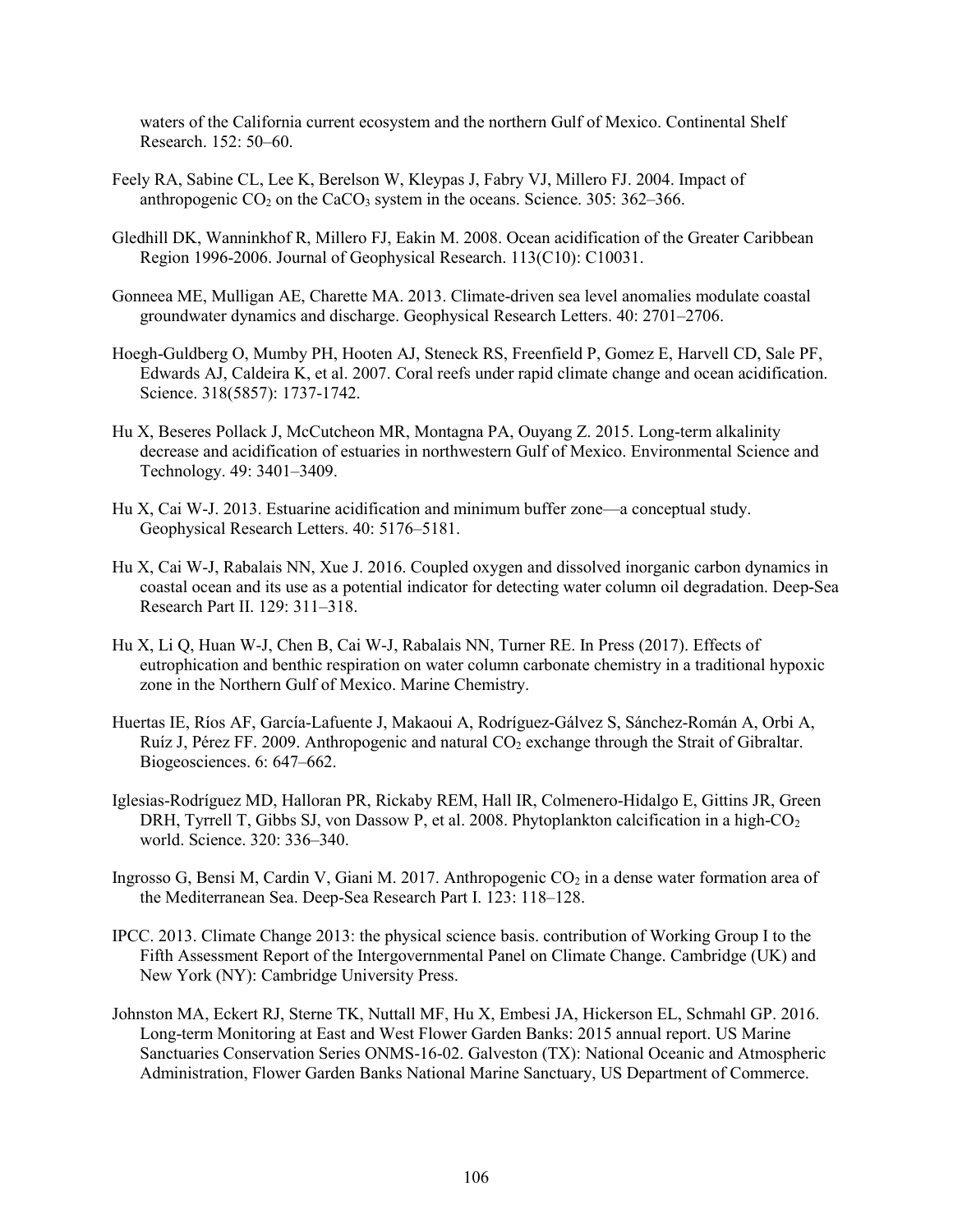- Joyce TM, Pickart RS, Millard RC. 1999. Long-term hydrographic changes at 52 and 66°W in the North Atlantic Subtropical Gyre & Caribbean. Deep-Sea Research Part II. 46: 245–278.
- Kessler JD, Valentine DL, Redmond MC, Du M, Chan EW, Mendes SD, Quiroz EW, Villanueva CJ, Shusta SS, Werra LM, et al. 2011. A persistent oxygen anomaly reveals the fate of spilled methane in the deep Gulf of Mexico. Science. 331: 312–315.
- Kleypas JA, Buddemeier RW, Archer D, Gattuso JP, Langdon C, Opdyke BN. 1999. Geochemical consequences of increased atmospheric carbon dioxide on coral reefs. Science. 284: 118–120.
- Lapham LL, Chanton JP, Chapman R, Martens CS. 2010. Methane under-saturated fluids in deep-sea sediments: Implications for gas hydrate stability and rates of dissolution. Earth Planetary Science Letters. 298: 275–285.
- Le Quéré C, Andrew RM, Canadell JG, Sitch S, Korsbakken JI, Peters GP, Manning AC, Boden TA, Tans PP, Houghton RA, et al. 2016. Global carbon budget 2016. Earth System Science Data. 8: 605– 649.
- Liu K-K, Atkinson L, Quiñones R, Talaue-McManus L. 2010. Biogeochemistry of continental margins in a global context. In: Carbon and nutrient fluxes in continental margins: a global synthesis. Berlin: Springer. p. 3–24.
- Liu Y, Lee S-K, Muhling BA, Lamkin JT, Enfield DB. 2012. Significant reduction of the Loop Current in the 21st century and its impact on the Gulf of Mexico. Journal of Geophysical Research. 117: C05039.
- MacCready P, Johns WE, Rooth CG, Fratantoni DM, Watlington RA. 1999. Overflow into the deep Caribbean: effects of plume variability. Journal of Geophysical Research. 104: 25913–25935.
- McNeil BI, Matear RJ, Key RM, Bullister JL, Sarmiento JL. 2003. Anthropogenic  $CO<sub>2</sub>$  uptake by the ocean based on the global chlorofluorocarbon data set. Science. 299: 235–239.
- Millero FJ, Woosley R, DiTrolio B, Waters J. 2009. Effect of ocean acidification on the speciation of metals in seawater. Oceanography. 22: 72–85.
- Montagna P, Palmer TA, Beseres Pollack J. 2013. Hydrological changes and estuarine dynamics. Briefs in Environmental Sciences 8. New York (NY): Springer.
- Moore WS. 1999. The subterranean estuary: a reaction zone of ground water and sea water. Marine Chemistry. 65: 111–125.
- Moore WS, Sarmiento JL, Key RM. 2008. Submarine groundwater discharge revealed by 228Ra distribution in the upper Atlantic Ocean. Nature Geoscience. 1: 309–311.
- Muehllehner N, Langdon C, Venti A, Kadko D. 2016. Dynamics of carbonate chemistry, production, and calcification of the Florida Reef Tract (2009–2010): evidence for seasonal dissolution. Global Biogeochemical Cycles. 30: 661–688.
- Nixon S, Oczkowski AJ, Pilson MEQ, Fields L, Oviatt CA, Hunt CW. 2015. On the response of pH to inorganic nutrient enrichment in well-mixed coastal marine waters. Estuaries and Coasts. 38: 232– 241.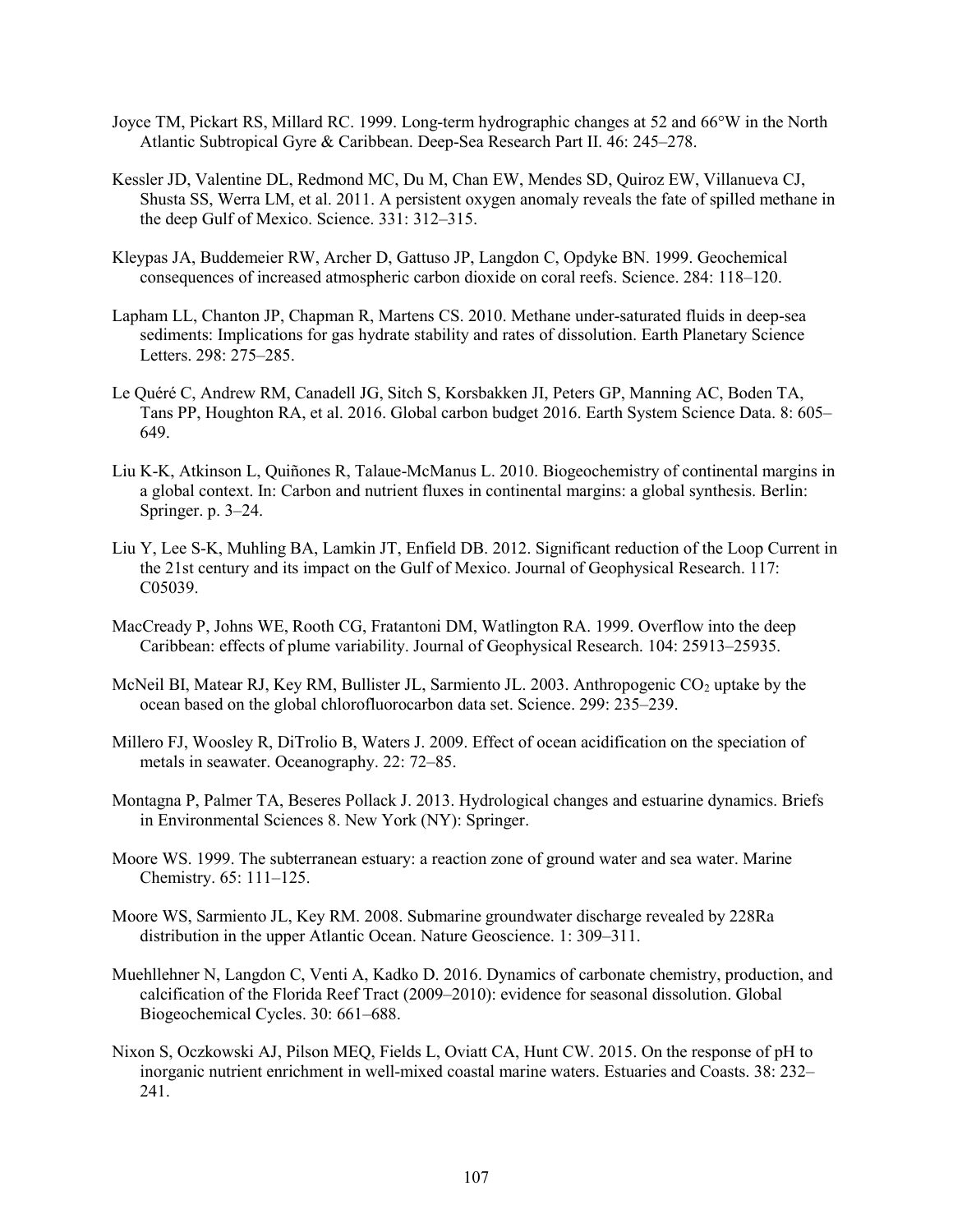- Nuttall MF, et al. 2017. Stetson Bank long-term monitoring: 2015 annual report. Marine Sanctuaries Conservation Series ONMS-17-06. Galveston (TX): National Oceanic and Atmospheric Administration, Flower Garden Banks National Marine Sanctuary, US Department of Commerce.
- Orr JC, Fabry VJ, Aumont O, Bopp L, Doney SC, Feely RA, Gnanadesikan A, Gruber N, Ishida A, Joos F, et al. 2005. Anthropogenic ocean acidification over the twenty-first century and its impact on calcifying organisms. Nature. 437: 681–686.
- Ortiz-Lozano L, Pérez-España H, Granados-Barba A, González-Gándara C, Gutiérrez-Velázquez A, Martos J. 2013. The reef corridor of the southwest Gulf of Mexico: challenges for its management and conservation. Ocean & Coastal Management. 86: 22–32.
- Park G-H, Lee K, Tishchenko P. 2008. Sudden, considerable reduction in recent uptake of anthropogenic CO2 by the East/Japan Sea. Geophysical Research Letters. 35: L23611. doi:10.1029/2008GL036118.
- Park G-H, Lee K, Tishchenko P, Min D-H. 2006. Large accumulation of anthropogenic  $CO<sub>2</sub>$  in the East (Japan) Sea and its significant impact on carbonate chemistry. Global Biogeochemistry Cycles. 20: GB4013. doi:10.1029/2005GB002676.
- Paull C, Ussler W, Lorenson T, Winters W, Dougherty J. 2005. Geochemical constraints on the distribution of gas hydrates in the Gulf of Mexico. Geo-Marine Letters. 25: 273–280.
- Peng T-H, Wanninkhof R, Bullister JL, Feely RA, Takahashi T. 1998. Quantification of decadal anthropogenic  $CO<sub>2</sub>$  uptake in the ocean based on dissolved inorganic carbon measurements. Nature. 396: 560–563.
- Phrampus BJ, Hornbach MJ. 2012. Recent changes to the Gulf Stream causing widespread gas hydrate destabilization. Nature. 490: 527–530.
- Pierrot D, Lewis E, Wallace DWR. 2006. MS Excel program developed for CO<sub>2</sub> system calculations. ORNL/CDIAC-105a. Oak Ridge (TN): Carbon Dioxide Information Analysis Center, Oak Ridge National Laboratory, US Department of Energy.
- Rabalais N, Rabalais R, Turner E, Dortch Q, Justic D, Bierman Jr. VJ, Wiseman Jr. WJ. 2002. Nutrientenhanced productivity in the northern Gulf of Mexico: past, present and future. Hydrobiologia. 475– 476: 39–63.
- Rabalais NN, Turner RE, Wiseman WJ. 2001. Hypoxia in the Gulf of Mexico. Journal of Environmental Quality. 30: 320–329.
- Raymond PA, Cole JJ. 2003. Increase in the export of alkalinity from North America's largest river. Science. 371: 88-91.
- Raymond PA, Oh N-H, Turner RE, Broussard W. 2008. Anthropogenically enhanced fluxes of water and carbon from the Mississippi River. Nature. 451: 449–452.
- Rivas D, Badan A, Ochoa J. 2005. The ventilation of the deep Gulf of Mexico. Journal of Physical Oceanography. 35: 1763–1781.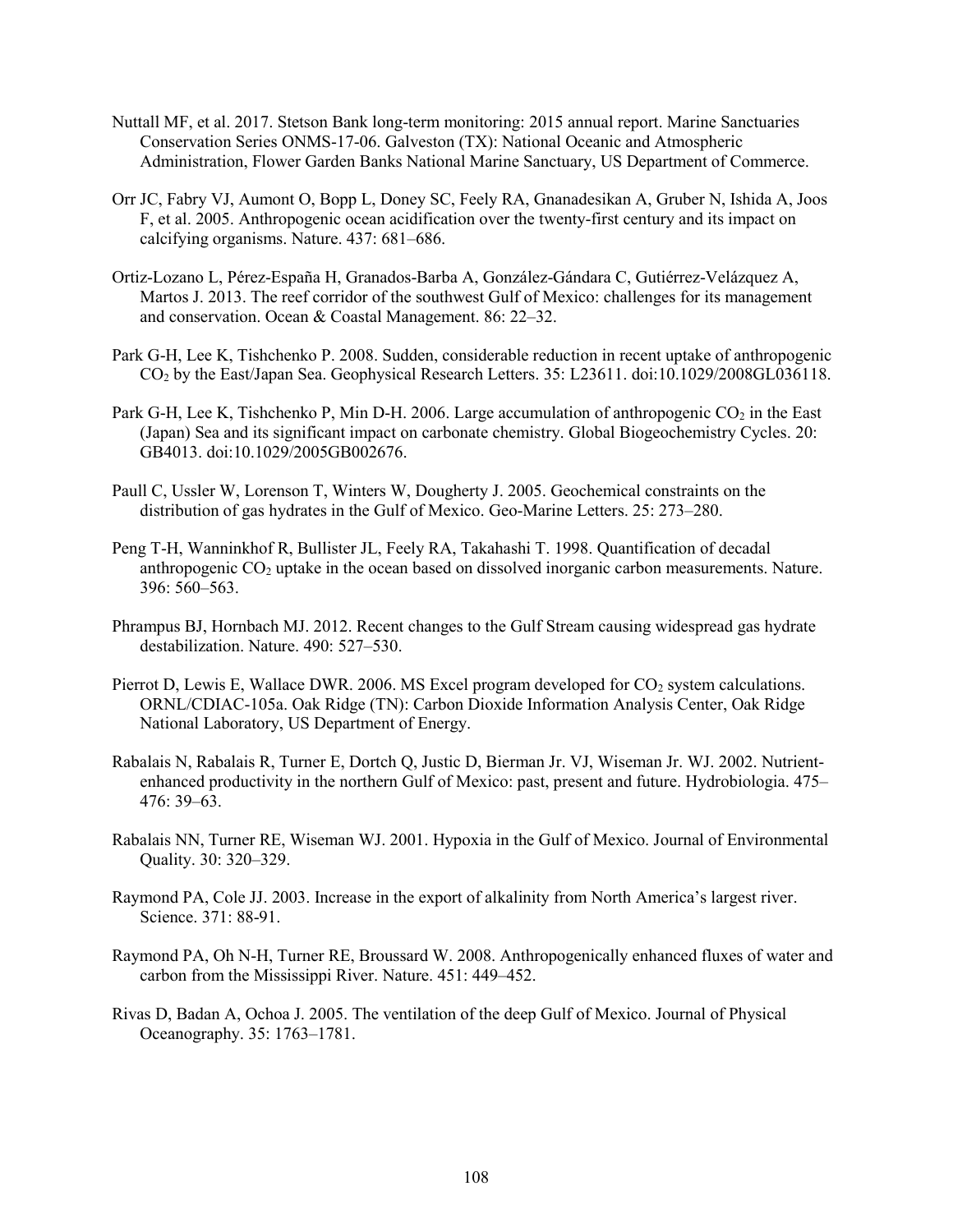- Robbins, L. L., and J. T. Lisle. In Press (2017). Regional acidification trends in Florida shellfish estuaries: a 20+ year look at pH, oxygen, temperature, and salinity. Estuaries and Coasts, https://doi.org/10.1007/s12237-12017-10353-12238.
- Sabine CL, Feely RA, Gruber N, Key RM, Lee K, Bullister JL, Wanninkhof R, Wong CS, Wallace DWR, Tilbrook B, et al. 2004. The oceanic sink for anthropogenic CO2. Science. 305: 367–371.
- Sabine CL, Tanhua T. 2010. Estimation of anthropogenic  $CO_2$  inventories in the ocean. Annual Review of Marine Science. 2: 175–198.
- Salisbury J, Green M, Hunt C, Campbell J. 2008. Coastal acidification by rivers: a threat to shellfish? EOS. 89: 513–514.
- Santos R, Glud RN, Maher D, Erler D, Eyre BD. 2011. Diel coral reef acidification driven by porewater advection in permeable carbonate sands, Heron Island, Great Barrier Reef. Geophysical Research Letters. 38: L03604.
- Sturges W. 1993. The annual cycle of the western boundary current in the Gulf of Mexico. Journal of Geophysical Research. 98: 18053–18068.
- Sturges W. 2005. Deep-water exchange between the Atlantic, Caribbean, and Gulf of Mexico. In: Circulation in the Gulf of Mexico; observations and models. Washington DC: American Geophysical Union. p. 263–278.
- Sunda WG, Cai W-J. 2012. Eutrophication induced  $CO<sub>2</sub>$ -acidification of subsurface coastal waters: interactive effects of temperature, salinity, and atmospheric pCO<sub>2</sub>. Environmental Science and Technology. 46: 10651–10659.
- Tolan JM. 2007. El Niño-Southern Oscillation impacts translated to the watershed scale: Estuarine salinity patterns along the Texas Gulf Coast, 1982 to 2004. Estuaries and Coastal Shelf Science. 72: 247–260.
- Turner RE, Rabalais NN. 1994. Coastal eutrophication near the Mississippi river delta. Nature. 368: 619– 621.
- Ulloa MJ, Álvarez-Torres P, Horak-Romo KP, Ortega-Izaguirre R. In Press (2017). Harmful algal blooms and eutrophication along the mexican coast of the Gulf of Mexico large marine ecosystem. Environmental Development.
- Wakatsuchi M, Martin S. 1991. Water circulation in the Kuril Basin of the Okhotsk Sea and its relation to eddy formation. Journal of Oceanography. 47: 152–168.
- Waldbusser GG, Hales B, Langdon CJ, Haley BA, Schrader P, Brunner EL, Gray MW, Miller CA, Gimenez I. 2014. Saturation-state sensitivity of marine bivalve larvae to ocean acidification. Nature Climate Change. 5: 273–280.
- Wang G, Jing W, Wang S, Xu Y, Wang Z, Zhang Z, Li Q, Dai M. 2014. Coastal acidification induced by tidal-driven submarine groundwater discharge in a coastal coral reef system. Environmental Science and Technology. 48: 13069–13075.